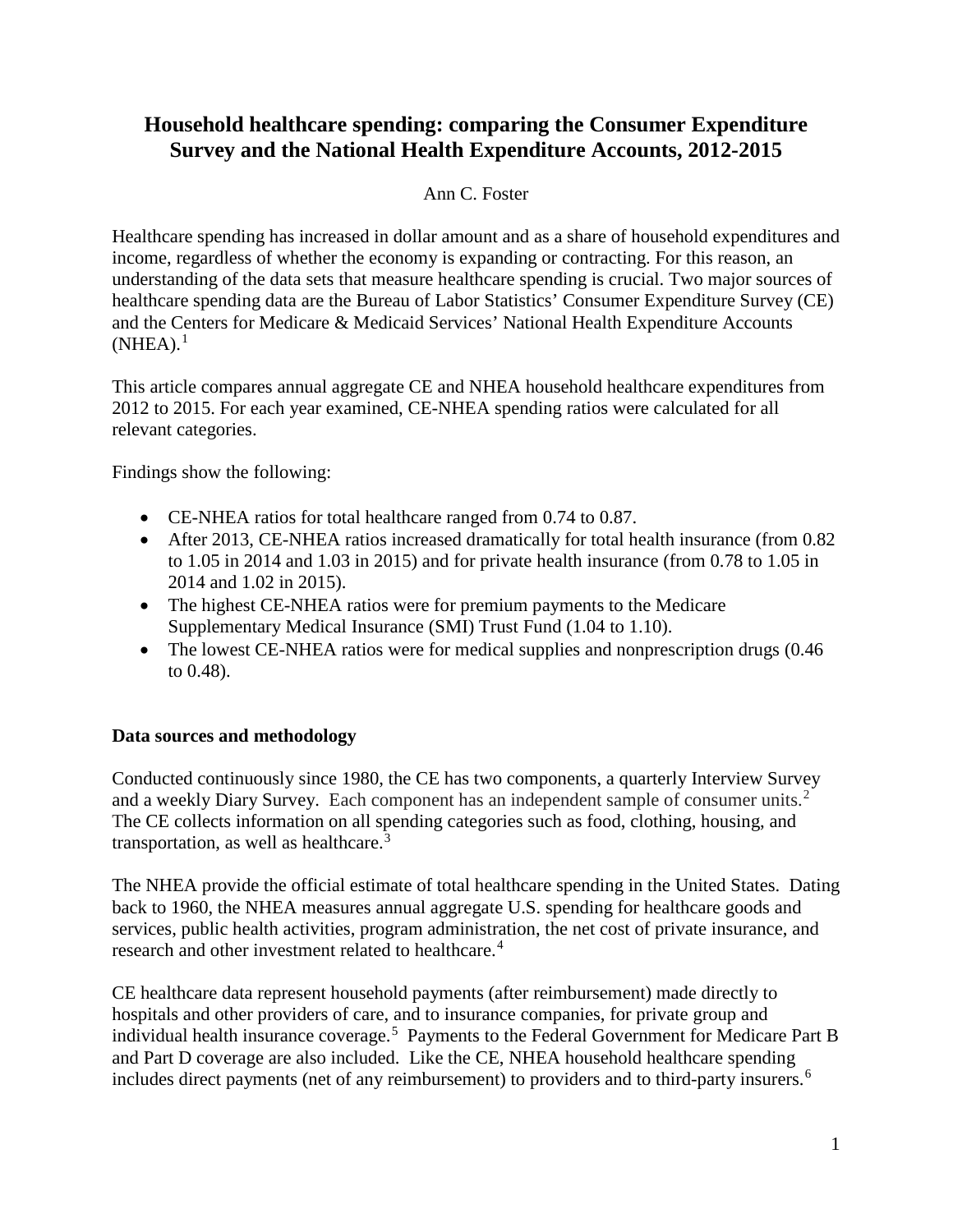The CE obtains information from individual consumer units, while the NHEA uses secondary data sources, such as the Services Annual Survey and the Economic Census, both produced by the U.S. Census Bureau.<sup>[7](#page-5-6)</sup> The CE and NHEA also differ in how spending is categorized. In the CE, spending is categorized by the type of service provided, while in the NHEA, the type of establishment providing the service generally determines what is included in a spending category. For example, the CE has separate categories for inpatient hospitalization and other medical services (outpatient hospital care, emergency room services, etc.), but the NHEA places these services in its hospital care category.

The CE and the NHEA differ in the populations they cover. The CE is designed to represent the U.S. civilian noninstitutionalized population and excludes those living in institutions, such as a nursing homes or prisons, and active-duty members of the U.S. Armed Forces living on base. The NHEA covers the larger resident population, which includes all persons, both military and civilian, living in the United States.<sup>[8](#page-6-0)</sup>

Adjustments were made to the spending categories so that CE and NHEA components would be as comparable as possible. For example, the CE eye care services category was combined with the other professional services category to better align the data with the NHEA other professional services category.<sup>[9](#page-6-1)</sup>

The NHEA estimates were adjusted so that they refer to the same population concept as the CE. A multiplier was computed for each year covered by the research by calculating the ratio of the population covered by the CE to the population covered by the NHEA.**[10](#page-6-2)** This method accounts for differences in population size, not for spending differences in the populations covered by the two data sources. CE-NHEA spending ratios were then computed.

## **Findings**

Table 1 shows CE estimates of aggregate expenditures for healthcare and CE-NHEA healthcare spending ratios. In 2015, CE aggregate medical care expenditures were \$554.6 billion or 85 percent of the NHEA estimate of \$650.2 billion.<sup>[11](#page-7-0)</sup>

The lowest CE-NHEA ratios were found for medical supplies and nonprescription drugs (0.46 to 0.48). This is mainly due to the difference in the items in the CE and the NHEA categories. For example, the CE medical supplies and nonprescription drugs category includes spending on adult diapers; nonprescription drugs; nonprescription vitamins; and topicals and dressings. NHEA spending in this category is represented by the NHEA other nondurable medical products category which includes these items, as well as heating pads; sun lamps; syringes and needles; and home testing kits which are part of the CE medical equipment category.

The CE physicians'services, lab tests or x-rays, and other medical care services categories were combined into the physician and clinical services category to provide a better alignment with the NHEA physician and clinical services category. The NHEA category includes physicians' offices, outpatient care centers, such as HMOs and freestanding clinics, and the portion of medical and diagnostic laboratories services that are billed directly to the patient (rather than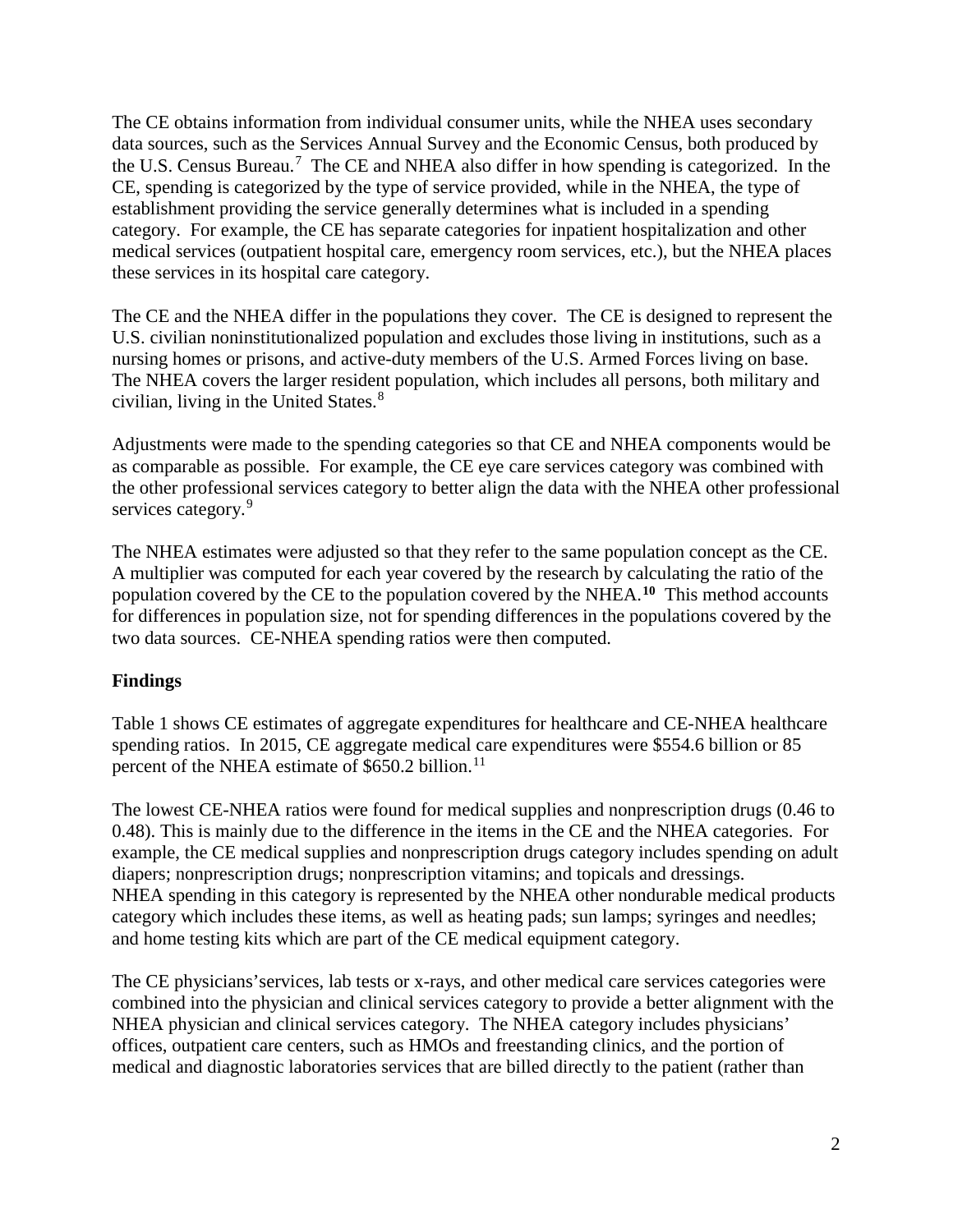through a physician or clinic). CE-NHEA ratios for physician and clinical services ranged from .60 to  $.66^{12}$  $.66^{12}$  $.66^{12}$ 

In the CE, physicians' charges that are part of an inpatient hospital bill are included in the hospital care category. All other physicians' charges are part of the physician and clinical services category. In the NHEA, physicians' services provided in an inpatient or outpatient hospital setting, HMO (health maintenance organization), or freestanding clinic could be included in the physician and clinical services category depending on the nature of the relationship (for example: contract or salaried employee) the physician has with the particular entity. This means that some inpatient charges included in the CE hospital care category could be included in the NHEA physician and clinical services category. Similarly, some hospital outpatient physicians' charges could be part of the NHEA physician and clinical services category not the NHEA hospital care category.[13](#page-7-2)

The CE physician and clinical services category includes ambulance services, emergency room services, and outpatient hospital care. In the CE, emergency room services and outpatient care could be provided by a hospital, HMO, or free-standing clinic. The NHEA physician and clinical services category includes care provided by HMOs or freestanding clinics; emergency room services and outpatient care provided in a hospital setting are included in the hospital care category. Similarly, the CE lab tests or x-rays category includes treatment by hospitals, HMOs, and freestanding clinics, while the NHEA category places lab tests or x-rays provided by a hospital in the hospital care category. In the NHEA, ambulance charges are not part of the physician and clinical services category.[14](#page-7-3)

The CE-NHEA ratios for premium payments to the Medicare SMI Trust Fund have been quite similar over time, with a range of 1.04 to 1.10. This is probably because of the way the CE Interview Survey accounts for Medicare Part B (Medical Insurance) premium payments. Respondents are asked about the number of household members enrolled in Medicare. Each person with Medicare coverage is assumed to have Medicare Part A (Hospital Insurance) and is then assigned the standard Medicare Part B monthly premium  $(\$104.90$  in 20[15](#page-7-4)).<sup>15</sup> The CE does not take into account low-income beneficiaries with state buy-in status whose Part B premiums are paid by Medicaid. The NHEA subtracts these amounts from premiums paid to the Medicare SMI. In 2014, 18.5 percent of Medicare SMI enrollees had state buy-in status for Part B and/or Part D benefits. Accounting for these subsidies in the CE would reduce CE-NHEA ratios for SMI premiums.<sup>[16](#page-7-5)</sup>

In contrast, the CE does not take into account those Medicare beneficiaries with relatively high incomes (\$85,000 for a single person and \$170,000 for a married couple) who are required to pay a greater share of Part B costs. Because the proportion of Medicare enrollees subject to this income-related premium is low (around 5 percent in 2014), CE-NHEA ratios in Table 1 would probably not have increased much if the additional premiums paid were taken into account. Recent legislative changes, however, indicate that not accounting for these premiums will have a greater influence on CE-NHEA ratios in future years.<sup>[17](#page-7-6)</sup>

Under Part D, individuals eligible for both Medicare and Medicaid receive a low-income subsidy for Medicare drug plan premiums. Also, some Part D enrollees with relatively high incomes pay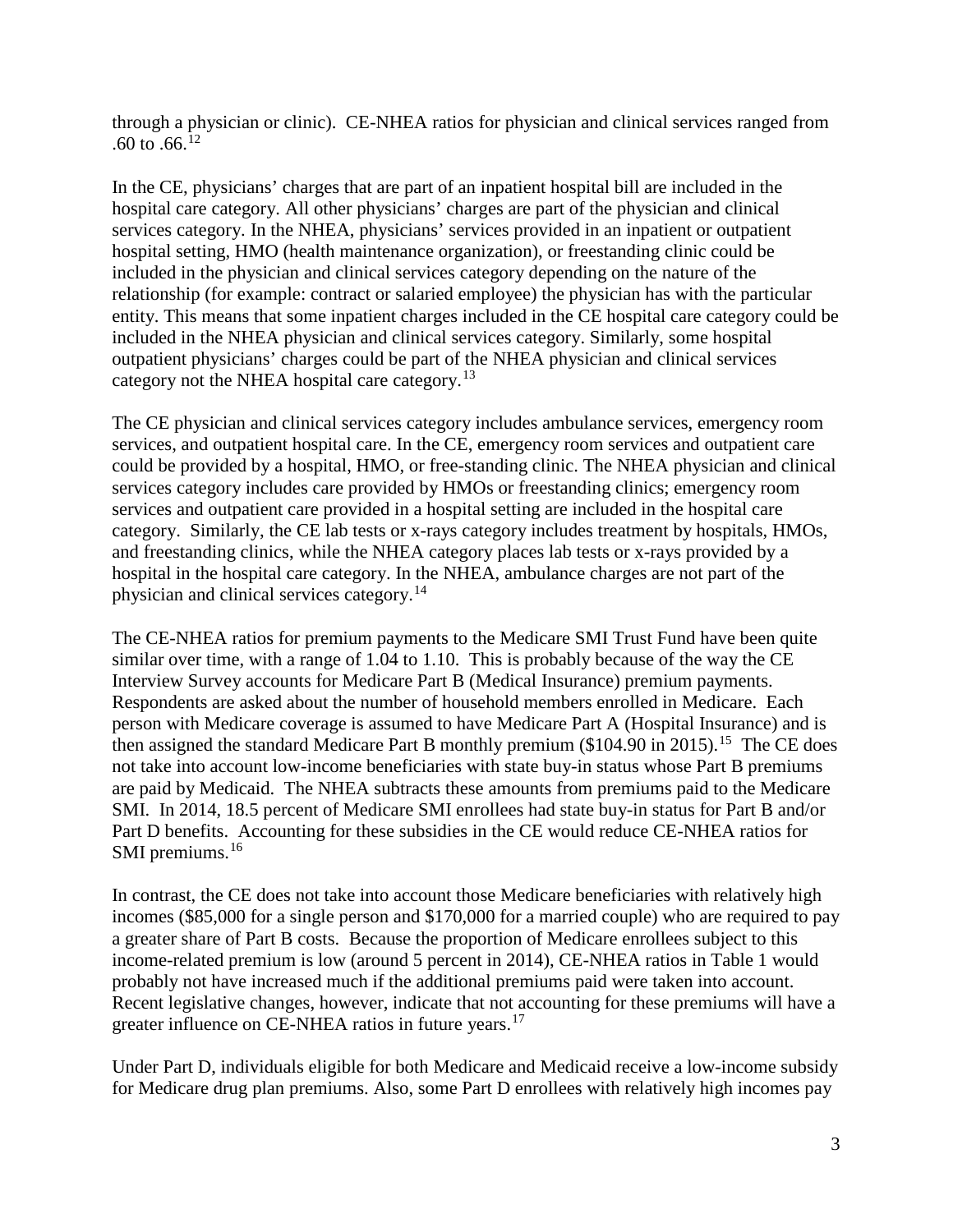an income-related Part D premium. These factors would not affect CE-NHEA ratios for Medicare SMI premiums because CE respondents with Part D stand-alone coverage provide information about the monthly premium paid after any reimbursement is taken into account.<sup>18</sup>

CE-NHEA ratios for total health insurance ranged from .78 to 1.05 and while the ratios for private health insurance ranged from .72 to 1.05. For both categories, the substantial increase in CE-NHEA ratios from 2013 to 2014 was because more consumer units reported health insurance expenditures in 2014 than in 2013 because of an improvement in interview survey questions about spending on health insurance.<sup>19</sup>

CE-NHEA ratios for prescription drug spending ranged from 0.76 to 1.03. The NHEA prescription drugs category includes spending on items from retail outlets and mail-order pharmacies only, while the CE category also includes items obtained from other sources, such as health maintenance organization and outpatient hospital pharmacies.<sup>[20](#page-8-1)</sup>

CE-NHEA hospital care ratios ranged from .45 to .64. These ratios reflect the fact that the CE category includes spending for inpatient care only while the NHEA category includes outpatient care, outpatient pharmacy purchases, and hospital-based home health and nursing home care.<sup>21</sup>

#### **Conclusions**

CE-NHEA ratios for total healthcare spending and its components varied little in 2012 and 2013. Because of an improvement in survey questions about health insurance spending, CE-NHEA ratios for total health insurance and private health insurance were substantially higher in 2014 than in 2013; the 2014 CE-NHEA ratio for total healthcare increased as a result.

The highest CE-NHEA ratios were for premiums paid to the Medicare SMI Trust Fund, while the lowest ratio was for medical supplies and nonprescription drugs. Although some alignment of the CE and NHEA data sets was possible, differences in definitions, sources, and methods appear to be responsible for differences in the estimates.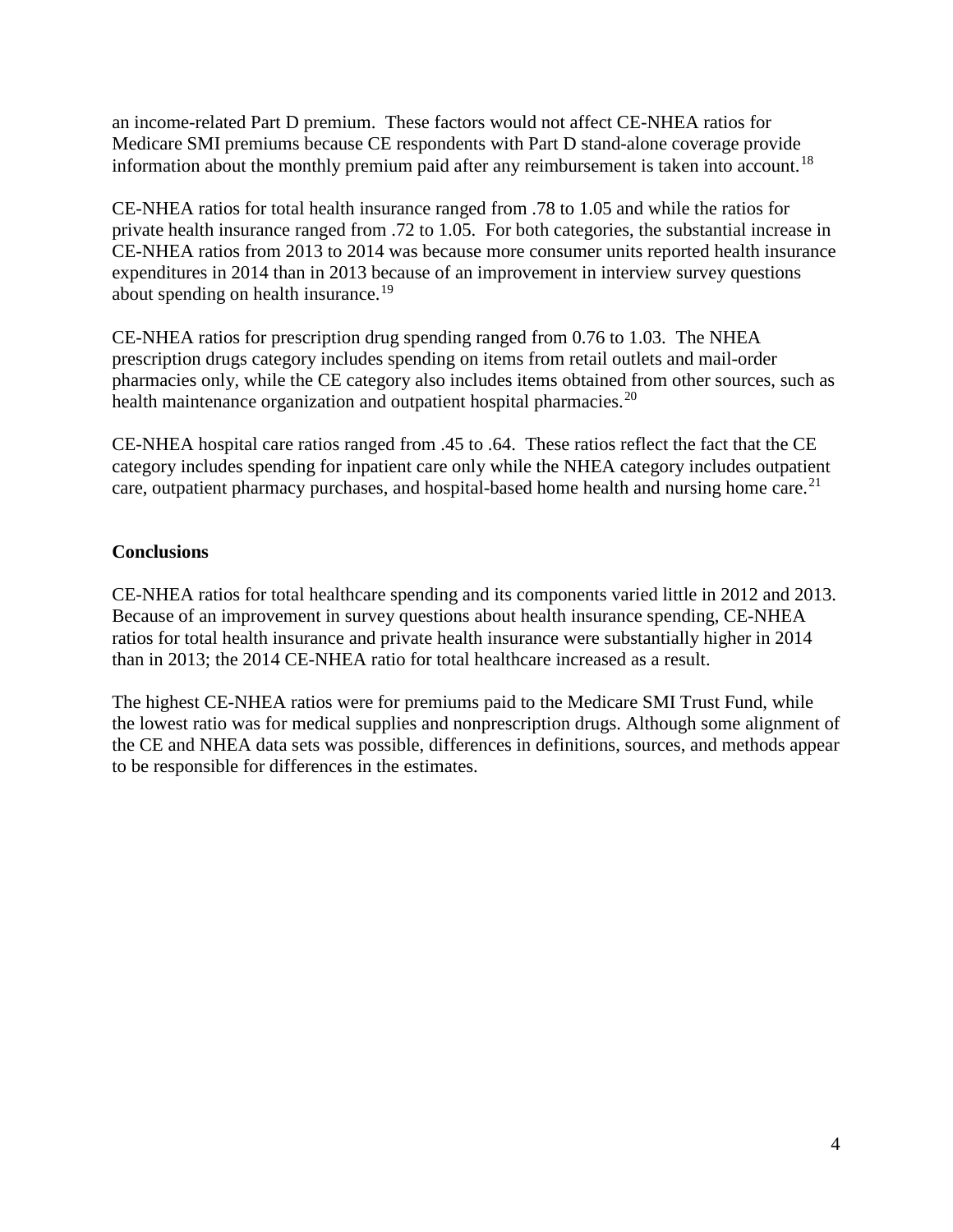Table 1. Comparison of aggregate household healthcare expenditures: Consumer Expenditure Survey and National Health Expenditure Accounts, 2012-2015 Ratio of Consumer Expenditure

| <b>Expenditure Category</b> | Consumer Expenditure Survey <sup>1</sup><br>(in Billions) |       |       |       | National Consultion Exportations<br>Survey to National Health<br>Expenditure Accounts <sup>2</sup> |      |      |      |
|-----------------------------|-----------------------------------------------------------|-------|-------|-------|----------------------------------------------------------------------------------------------------|------|------|------|
|                             |                                                           |       |       |       |                                                                                                    |      |      |      |
|                             | 2012                                                      | 2013  | 2014  | 2015  | 2012                                                                                               | 2013 | 2014 | 2015 |
| Health care, total          | 438.2                                                     | 454.1 | 540.5 | 554.6 | 0.74                                                                                               | 0.75 | 0.87 | 0.85 |
| Health insurance, total     | 256.4                                                     | 280.2 | 364.3 | 382.4 | 0.78                                                                                               | 0.82 | 1.05 | 1.03 |
| Private insurance           | 198.8                                                     | 219.2 | 299.3 | 313.4 | 0.72                                                                                               | 0.78 | 1.05 | 1.02 |
| Medicare SMI <sup>3</sup>   | 57.6                                                      | 61.0  | 64.9  | 69.0  | 1.10                                                                                               | 1.04 | 1.05 | 1.09 |
| Medical commodities, total  | 81.8                                                      | 76.0  | 80.3  | 73.7  | 0.71                                                                                               | 0.64 | 0.66 | 0.59 |
| Prescription drugs          | 45.6                                                      | 40.4  | 41.9  | 34.4  | 1.03                                                                                               | 0.94 | 0.95 | 0.76 |
| Medical supplies and        |                                                           |       |       |       |                                                                                                    |      |      |      |
| nonprescription drugs       | 23.9                                                      | 24.0  | 25.4  | 25.8  | 0.48                                                                                               | 0.46 | 0.47 | 0.46 |
| Medical equipment           | 12.3                                                      | 11.6  | 13.0  | 13.5  | 0.57                                                                                               | 0.51 | 0.57 | 0.59 |
| Medical services, total     | 100.0                                                     | 97.9  | 96.1  | 98.5  | 0.69                                                                                               | 0.65 | 0.63 | 0.63 |
| Professional services       | 79.9                                                      | 80.3  | 81.4  | 81.4  | 0.70                                                                                               | 0.69 | 0.68 | 0.66 |
| Physician and clinical      |                                                           |       |       |       |                                                                                                    |      |      |      |
| services                    | 33.6                                                      | 32.6  | 32.1  | 31.3  | 0.66                                                                                               | 0.62 | 0.60 | 0.56 |
| Dental services             | 33.4                                                      | 33.3  | 35.7  | 36.5  | 0.75                                                                                               | 0.74 | 0.79 | 0.79 |
| Other professional services | 13.0                                                      | 14.4  | 13.5  | 13.6  | 0.68                                                                                               | 0.74 | 0.66 | 0.63 |
| Hospital care               | 20.1                                                      | 17.6  | 14.7  | 17.1  | 0.64                                                                                               | 0.53 | 0.45 | 0.54 |

<sup>1</sup> Consumer Expenditure Survey data exclude nursing home care spending.

<sup>2</sup> National Health Expenditure Accounts data exclude home health care; nursing home care; employee and self-employment contributions and voluntary premiums paid for Medicare Part A; the medical portion of property and casualty insurance; and other health, residential, and personal care expenditures.

<sup>3</sup> Premiums paid to the Medicare Supplementary Insurance Trust Fund for Part B and Part D coverage.

NOTE: Sums may not equal totals due to rounding. Expenditure categories have been adjusted to make the two data sources as comparable as possible.

SOURCE: The National Health Expenditure Accounts (NHEA) data used to compute CE-NHEA ratios are from the U.S. Department of Health and Human Services, Centers for Medicare & Medicaid Services, Downloads, "NHE Tables," <https://www.cms.gov/Research-Statistics-Data-and-Systems/Statistics-Trends-and-Reports/NationalHealthExpendData/> nationalHealthAccountsHistorical.html

Because retrospective adjustments to NHEA data are made when new data are issued, CE-NHEA ratios may differ from those published in previous years.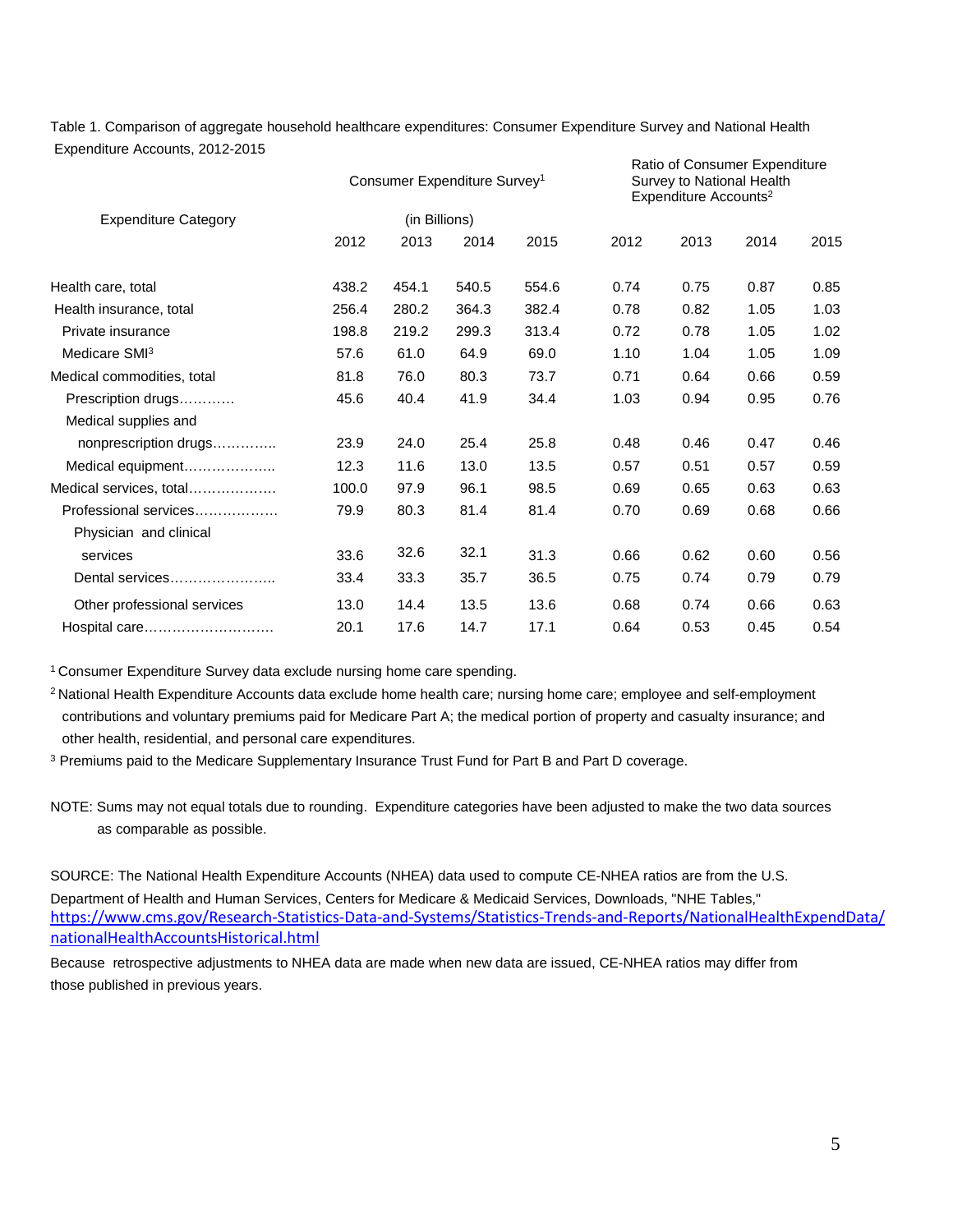#### 9/22/17

*Acknowledgments***:** The author wishes to thank Cathy A. Cowan, Aaron C. Caitlin, and Nathan A. Espinosa of the Office of the Actuary, Centers for Medicare & Medicaid Services, for their helpful comments and suggestions.

#### **Notes**

 $\overline{a}$ 

<span id="page-5-0"></span>1 See Ann C. Foster, "Household healthcare spending in 2014," *Beyond the Numbers***:** *Prices and Spending***,** vol. 5. no. 13 (U.S. Bureau of Labor Statistics, August 2016, <http://www.bls.gov/opub/btn/volume-5/household-healthcare-spending-in-2014.htm>

<span id="page-5-1"></span><sup>2</sup>In the Consumer Expenditure Survey (CE), the consumer unit is the entity on which expenditure reports are collected. Consumer units include families, single persons living alone or sharing a household with others but who are financially independent, or two or more persons living together who share expenses. While "consumer unit" is the proper technical term for the purposes of the CE, it is often used interchangeably with "household" or "family" for convenience.

<span id="page-5-2"></span><sup>3</sup> See *BLS Handbook of Methods* "Consumer Expenditures and Income," last modified date February 25, 2016,<http://www.bls.gov/opub/hom/cex/home.htm>

<span id="page-5-3"></span><sup>4</sup>See "National Health Expenditure Accounts: Methodology Paper, 2015: Definitions, Sources, and Methods," Centers for Medicare & Medicaid Services, [https://www.cms.gov/Research-Statistics-Data-and-Systems/Statistics-Trends-and-](https://www.cms.gov/Research-Statistics-Data-and-Systems/Statistics-Trends-and-Reports/NationalHealthExpendData/Downloads/DSM-15.pdf)[Reports/NationalHealthExpendData/Downloads/DSM-15.pdf](https://www.cms.gov/Research-Statistics-Data-and-Systems/Statistics-Trends-and-Reports/NationalHealthExpendData/Downloads/DSM-15.pdf) 

<span id="page-5-4"></span><sup>5</sup>Under the Affordable Care Act (ACA), individuals are able to purchase private insurance coverage from Federal and state-run health insurance marketplaces. Although this coverage was effective on January 1, 2014, the CE did not begin collecting information about marketplace coverage until the 2015 survey year.

<span id="page-5-5"></span><sup>6</sup>In the CE, out-of-pocket healthcare expenses are any unreimbursed expenses paid directly to the provider of care or to a third-party insurer. The CE classification is similar to the NHEA sponsor concept where household spending includes amounts paid directly to the providers of care, such as hospitals and pharmacies, as well as premiums paid to a third party for private insurance and Medicare minus any reimbursements. For more information, see "National Health Expenditure Accounts: Methodology Paper, 2015: Definitions, Sources, and Methods," Centers for Medicare & Medicaid Services, https://www.cms.gov/Research-Statistics-Data-and-Systems/Statistics-Trends-and-Reports/NationalHealthExpendData/Downloads/DSM-15.pdf

<span id="page-5-6"></span><sup>7</sup>Every 5 years the NHEA undergoes a comprehensive revision that includes the incorporation of newly available source data, methodological and definitional changes, and benchmark estimates from the U.S. Census Bureau's Economic Census which is available for years ending in 2 and 7. During these comprehensive revisions, the entire NHEA time series is subject to revision. For more information on changes in methods, definitions, and source data that were introduced in the 2014 comprehensive revision, see Centers for Medicare & Medicaid Services, "Summary of 2014 Comprehensive Revision to the National Health Expenditure Accounts,"

[https://www.cms.gov/Research-Statistics-Data-and-Systems/Statistics-Trends-and-](https://www.cms.gov/Research-Statistics-Data-and-Systems/Statistics-Trends-and-Reports/NationalHealthExpendData/Downloads/benchmark2014.pdf)[Reports/NationalHealthExpendData/Downloads/benchmark2014.pdf.](https://www.cms.gov/Research-Statistics-Data-and-Systems/Statistics-Trends-and-Reports/NationalHealthExpendData/Downloads/benchmark2014.pdf)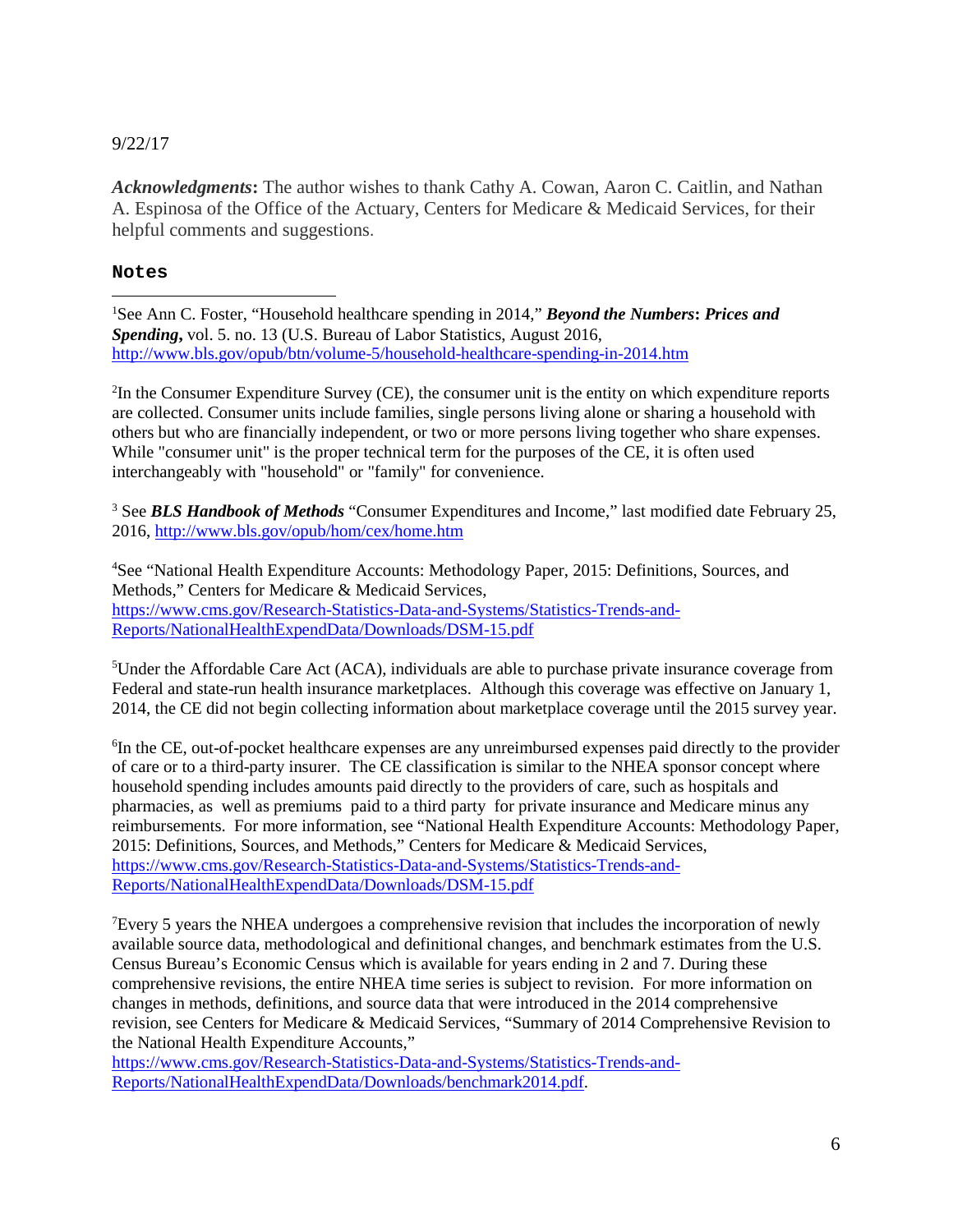$\overline{a}$ The 2014 revision reflected in this article and in Ann C. Foster, "Household healthcare spending: comparing the Consumer Expenditure Survey and the National Health Expenditure Accounts, 2011- 2014," [https://www.bls.gov/cex/nhe\\_compare\\_201114.pdf](https://www.bls.gov/cex/nhe_compare_201114.pdf) are not strictly comparable to earlier articles that used NHEA data based on the 2009 revision – "Household healthcare spending: comparing the Consumer Expenditure Survey and the National Health Expenditure Accounts, 2009-2012," [http://www.bls.gov/cex/nhe\\_compare\\_200912.pdf](http://www.bls.gov/cex/nhe_compare_200912.pdf) and Ann C. Foster, "Household healthcare spending: comparing the Consumer Expenditure Survey and the National Health Expenditure Accounts," [http://www.bls.gov/cex/nhe\\_compare\\_200710.pdf](http://www.bls.gov/cex/nhe_compare_200710.pdf)

Earlier CE-NHEA comparisons based on the 2002 Economic Census include "Consumer Expenditure Survey compared with National Health Expenditure Accounts," *Consumer Expenditure Survey, 2006- 2007*, Report 1021, <http://www.bls.gov/cex/twoyear/200607/csxnhe.pdf> and Ann C. Foster, "Out-ofpocket healthcare expenditures: a comparison," *Monthly Labor Review*, February 2010, pp. 3-19, [http://www.bls.gov/opub/mlr/2010/02/art1full.pdf.](http://www.bls.gov/opub/mlr/2010/02/art1full.pdf) The estimates in these works are not strictly comparable with estimates based on the 2009 or the 2014 revisions.

<span id="page-6-0"></span><sup>8</sup> See U.S. Census Bureau, Population and Housing Unit Estimate Glossary for definitions of civilian noninstitutionalized population,

[https://www.census.gov/glossary/#term\\_Civiliannoninstitutionalizedpopulation](https://www.census.gov/glossary/#term_Civiliannoninstitutionalizedpopulation) and resident population, [https://www.census.gov/glossary/#term\\_Residentpopulation.](https://www.census.gov/glossary/#term_Residentpopulation)

<span id="page-6-1"></span><sup>9</sup>The CE data used in this research are unpublished integrated data showing the most detailed (least aggregated) breakdowns available. The NHEA data were obtained from the Centers for Medicare & Medicaid Services, Downloads, "NHE Tables," [https://www.cms.gov/Research-Statistics-Data-and-Systems/Statistics-Trends-and-](https://www.cms.gov/Research-Statistics-Data-and-Systems/Statistics-Trends-and-Reports/NationalHealthExpendData/nationalHealthAccountsHistorical.html)[Reports/NationalHealthExpendData/nationalHealthAccountsHistorical.html](https://www.cms.gov/Research-Statistics-Data-and-Systems/Statistics-Trends-and-Reports/NationalHealthExpendData/nationalHealthAccountsHistorical.html)

When the Centers for Medicare & Medicaid Services publish NHEA data for subsequent years, data from previous years are often revised. The NHEA data cited in this research are those released with the 2015 estimates on December 6, 2016. Because of these revisions, data for 2012-2014 that were released with the 2014 estimates on December 5, 2015 and used in "Household healthcare spending: comparing the Consumer Expenditure Survey and the National Health Expenditure Accounts, 2011-2014," Op.Cit., and may not be the same as comparable estimates released in 2014. The 2012-2014 CE data are the same in both studies.

<span id="page-6-2"></span> $10$ This method has been used in previous CE data comparison research. For more information, see Ann C. Foster, "Out-of-pocket healthcare expenditures: a comparison," Op.Cit. and Thesia I. Garner, George Janini, William Passero, Laura Paszkiewicz, and Mark Vendemia, "The CE and the PCE: a comparison," Monthly *Labor Review*, September 2006, pp. 20-46[, http://www.bls.gov/opub/mlr/2006/09/art3full.pdf.](http://www.bls.gov/opub/mlr/2006/09/art3full.pdf)

The multipliers used for the years 2012–2015 were:

 2012 2013 2014 2015 0.982649 0.986271 0.986493 0.988285

 $<sup>11</sup>CE$  estimates exclude spending on nursing home care. NHEA estimates exclude home health care;</sup> nursing home care provided in freestanding nursing homes and continuing care retirement communities; employee and self-employed contributions and voluntary premiums paid for Medicare Part A (Hospital Insurance); the medical portion of property and casualty insurance; and other health, residential, and personal care expenditures. Some out-of-pocket spending on home health and nursing home care could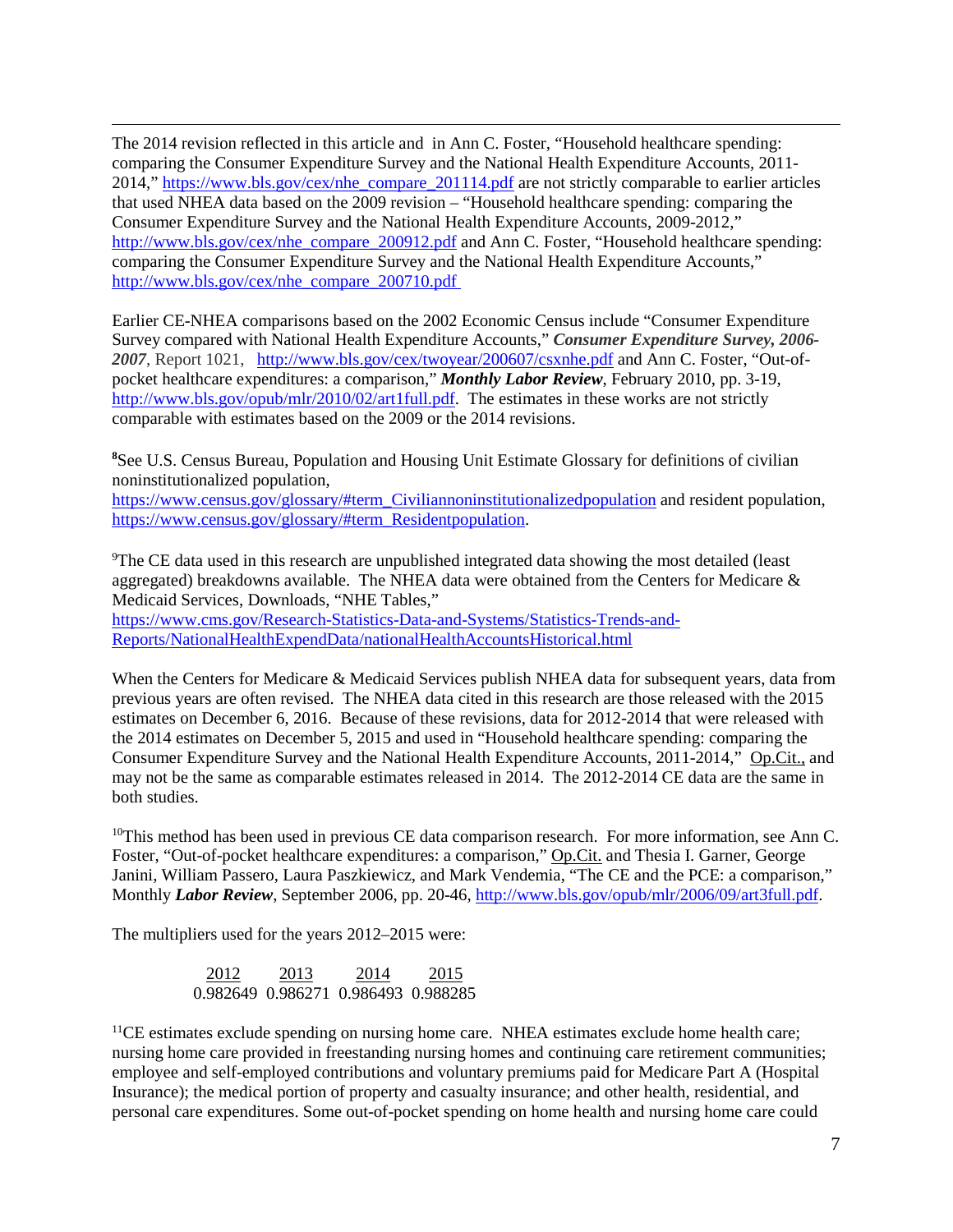$\overline{a}$ not be excluded from NHEA estimates because they are included in spending on hospital services and could not be separated out.

<span id="page-7-1"></span><span id="page-7-0"></span> $12$ In earlier CE-NHEA comparison articles, the CE lab tests and x-rays; and other medical care services categories were part of the hospital care category. This change was made in Ann C. Foster, "Household healthcare spending: comparing the Consumer Expenditure Survey and the National Health Expenditure Accounts, 2011-2014, Op.Cit., to better align the CE professional services category with the NHEA professional services category which include services rendered in establishments of health professionals. For more information, see "National Health Expenditure Accounts: Methodology Paper, 2015: Definitions, Sources, and Methods," Centers for Medicare & Medicaid Services, Op.Cit.

<span id="page-7-2"></span><sup>13</sup>See "National Health Expenditure Accounts: Methodology Paper, 2015: Definitions, Sources, and Methods," Centers for Medicare & Medicaid Services, Ibid.

<span id="page-7-3"></span><sup>14</sup> The NHEA includes ambulance charges in the other health, residential, and personal care expenditures. For more information, see "National Health Expenditure Accounts: Methodology Paper, 2015: Definitions, Sources, and Methods," Ibid.

<span id="page-7-4"></span><sup>15</sup>The Social Security Act allows some people not otherwise eligible for Medicare Part A (Hospital Insurance) to obtain coverage by paying a monthly premium. In 2015, the standard monthly premium was \$407, with a reduced premium of \$224 for individuals with 30 quarters of covered employment. For more information, see "2017 Annual Report of the Boards of Trustees of the Federal Hospital Insurance and the Federal Supplementary Medical Insurance Trust Funds," July 13, 2017, Centers for Medicare & Medicaid Services, pp. 199-201, [https://www.cms.gov/Research-Statistics-Data-and-Systems/Statistics-](https://www.cms.gov/Research-Statistics-Data-and-Systems/Statistics-Trends-and-Reports/ReportsTrustFunds/Downloads/TR2017.pdf)[Trends-and-Reports/ReportsTrustFunds/Downloads/TR2017.pdf](https://www.cms.gov/Research-Statistics-Data-and-Systems/Statistics-Trends-and-Reports/ReportsTrustFunds/Downloads/TR2017.pdf) 

It should be noted that the NHEA includes employee and self-employed contributions paid to the Medicare HI Trust Fund and voluntary premiums paid to the HI Trust Fund for Part A coverage. In the CE, employee and self-employed contributions to the HI trust funds are treated as deductions from income for Social Security purposes, while information about voluntary Part A premiums is not collected.

<span id="page-7-5"></span><sup>16</sup>In 2015, average monthly enrollment in Medicare Part B was 51.7 million. Of these, 9.5 million (18.4) percent) had state buy-in status, with Medicaid providing assistance with Medicare Part B premiums. For more information, see Table I.2 and Table I.19 in "2016 CMS Statistics Reference Booklet," Centers for Medicare & Medicaid Services, March 2017, [https://www.cms.gov/Research-Statistics-Data-and-](https://www.cms.gov/Research-Statistics-Data-and-Systems/Statistics-Trends-and-Reports/CMS-Statistics-Reference-Booklet/Downloads/2016_CMS_Stats.pdf)[Systems/Statistics-Trends-and-Reports/CMS-Statistics-Reference-](https://www.cms.gov/Research-Statistics-Data-and-Systems/Statistics-Trends-and-Reports/CMS-Statistics-Reference-Booklet/Downloads/2016_CMS_Stats.pdf)[Booklet/Downloads/2016\\_CMS\\_Stats.pdf](https://www.cms.gov/Research-Statistics-Data-and-Systems/Statistics-Trends-and-Reports/CMS-Statistics-Reference-Booklet/Downloads/2016_CMS_Stats.pdf) 

<span id="page-7-6"></span><sup>17</sup>According to the Kaiser Family Foundation, in 2015, an estimated 6 percent (2.9 million) of the 50.8 million Medicare Part B enrollees, paid income-related premiums. The proportion was projected to increase to 8.3 percent by 2019. This is because the income levels have not been indexed for inflation, so that more enrollees will be subjected to the income-related premium for both Part B and Part D. In 2018, the share of Part B and Part D premium costs will increase for some groups subject to the income- related premium, namely those with incomes between \$133,501 and \$160,000 and those with incomes between \$160,001 and \$214,000. For more information, see Juliette Cubanski and Tricia Neuman, "Medicare's Income-Related Premiums: A Data Note," Kaiser Family Foundation, June 3, 2015, <http://kff.org/medicare/issue-brief/medicares-income-related-premiums-a-data-note/>

<span id="page-7-7"></span><sup>18</sup>For more information about the income-related Part D premium, see Juliette Cubanski and Tricia Neuman, Ibid.